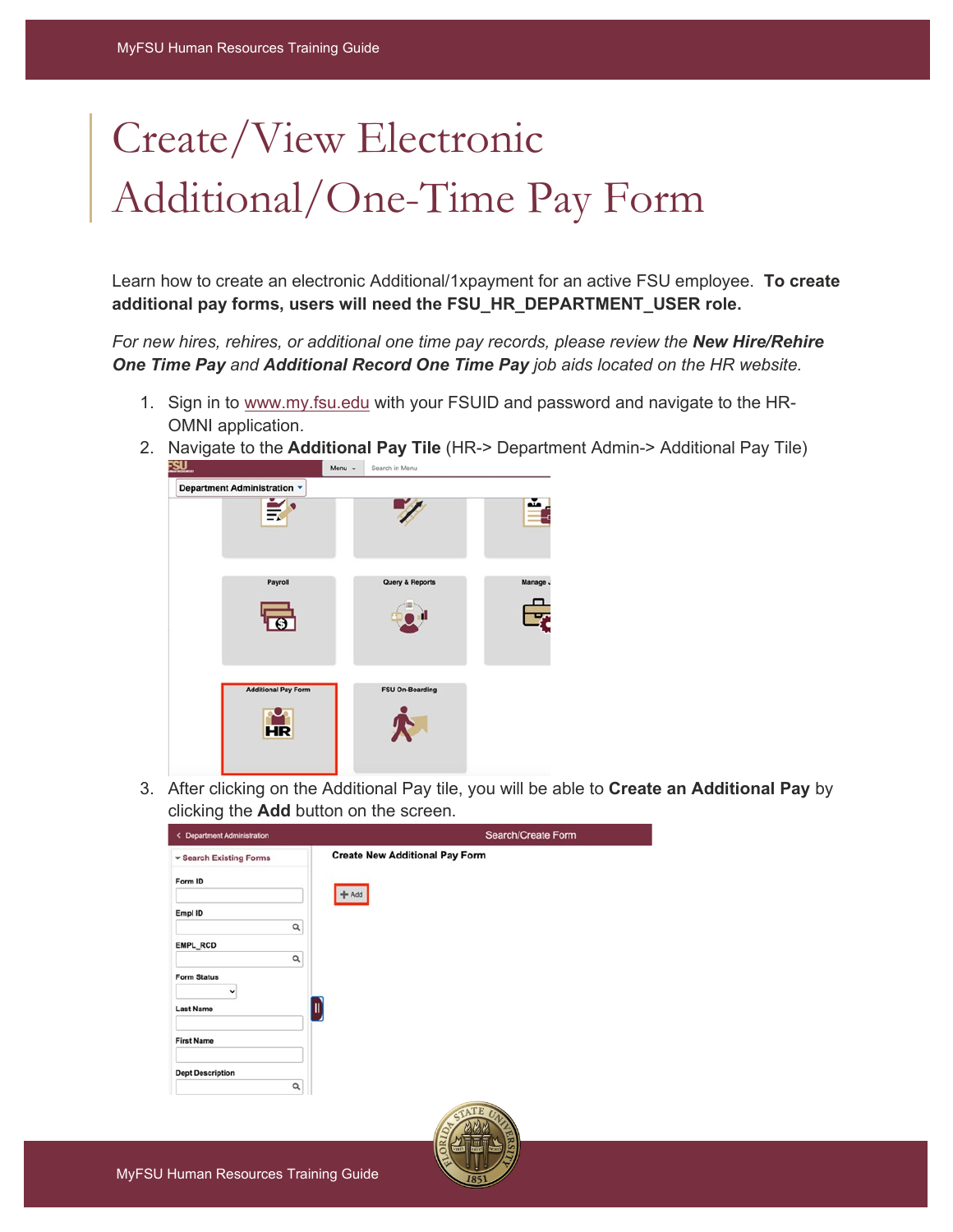4. Enter the **Employee ID** and the **Record number** of the employee and click **Add**.

|                  | <b>Search/Create Form</b>                                 |
|------------------|-----------------------------------------------------------|
| Form ID NEXT     |                                                           |
| Empl ID*         | Q                                                         |
| Employee Record* | Q                                                         |
|                  | * Empl ID must be entered first, followed by Empl Record. |
|                  | Add                                                       |

5. **Verify** the employee's information at the top of the Additional One Time Pay form. **ADDITIONAL/ONE TIME PAY FORM** 

## One-Time Pays are to be used for occasional or sporadic employment, which means infrequent, irregular or occurring in<br>scattered instances. The occasional or sporadic assignment must not be within the same general occupatio employee's regular work performed during regular work hours. Form ID:NEXT Status: **Employee Information Name Employee ID** Citizenship Status Non Resident Alien Empl Record 0 **Department** Physics Job Code W9185 Graduate Assistant in Teaching **Position Number** Pay Group OPS Employee Type OPS - Regular (Non Faculty) Empl Class OPS **Department Information**

6. If the form is for a salaried employee (Staff or Faculty), a **VP Approver** USERID will need to be entered.

| <b>Department Information</b>            |  |                             |  |  |  |
|------------------------------------------|--|-----------------------------|--|--|--|
| Dept Rep Email mdavis6@psinvalid.fsu.edu |  | Dept Rep Name Laquila Davis |  |  |  |
| *VP Approver                             |  |                             |  |  |  |

- 7. Enter the Additional Pay Payment Justification information for the One Time Pay form:
	- **Earning Description:** Select the Earnings Code that best fits the payment type.
	- **Pay Period Begin Date**: This date is the first day of the current pay period that the additional pay should pay out.
	- **Pay Period End date is not required**.
	- **Amount**: Is the amount of pay per pay period that the employee should be paid.
	- **Goal Amount**: Is the total amount being paid to the employee. If the payment is a one-time payment, the amount and goal amount should be the same. If the payment is a reoccurring payment, the goal amount is the overall total.

| <b>Payment Justification</b>     | *If override current funding is No, the earnings will be distributed according to the employee's department budget table.<br>Indicate the reason for which this payment is due below: |                               |   |
|----------------------------------|---------------------------------------------------------------------------------------------------------------------------------------------------------------------------------------|-------------------------------|---|
| *Earning<br><b>Description</b>   | $\check{ }$                                                                                                                                                                           | <b>Earnings Code</b>          |   |
| *Pay Period Begin<br><b>Date</b> | Ë                                                                                                                                                                                     | <b>Pay Period End</b><br>Date | Ħ |
| Amount                           |                                                                                                                                                                                       | <b>Goal Amount</b>            |   |

Create/View Electronic Additional One-Time Form | Last Update April 2022 **2**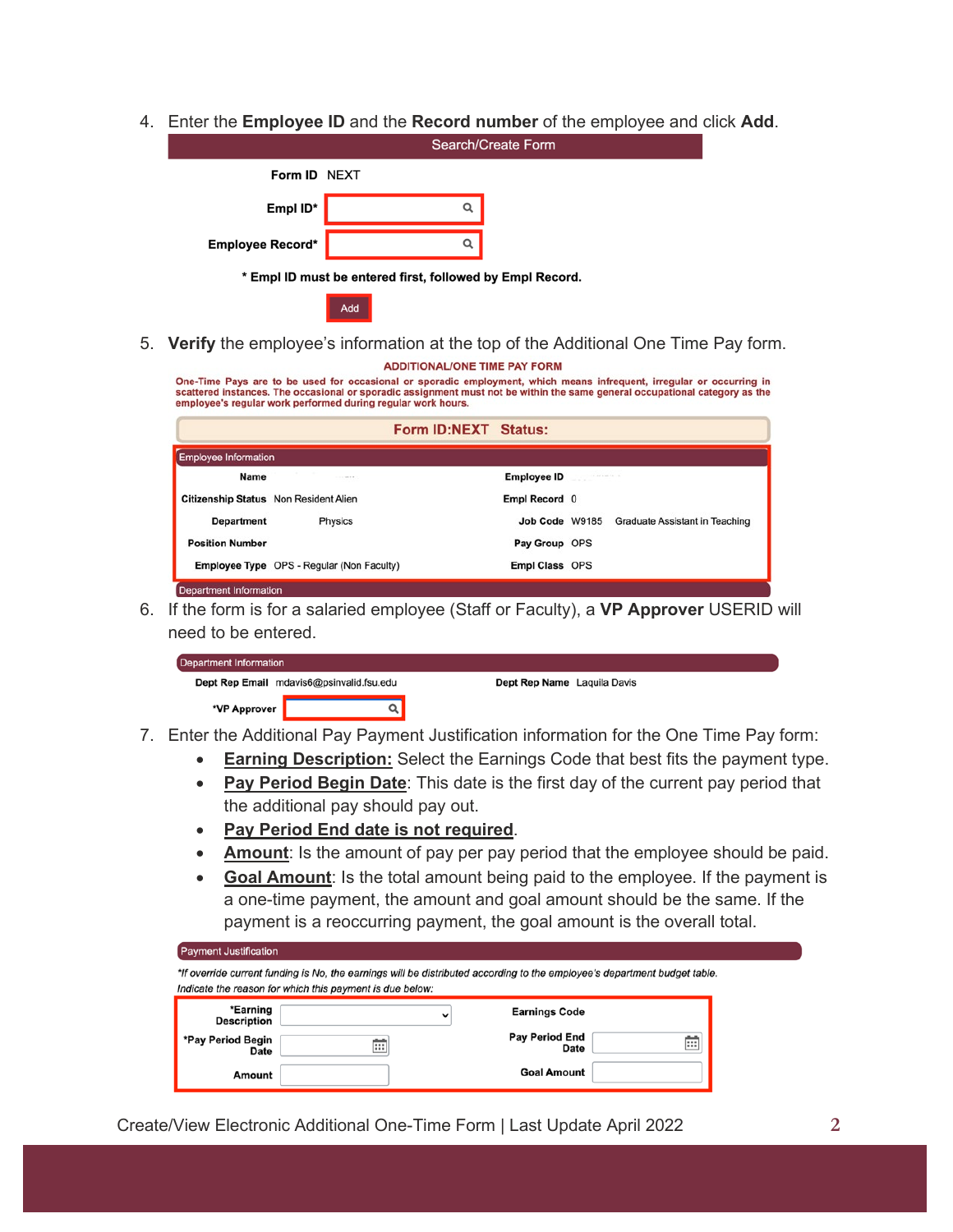- 8. Enter in funding code(s) being used for the Additional Pay
	- If the additional pay will use a current employee's existing funding information, no funding details are required.
	- If different funding should be used for the additional pay, click **'Yes' Override Current Funding** and enter the funding source for this payment.
	- If you need to add multiple funding codes, click the plus sign to add a row.

*All OPS one time pay records (OTP empl class) are required to add in funding to the form. Please click "Yes" to provide the funding information in the Override funding fields.*

| <b>Override Current Funding</b>     |                                                 |                  |
|-------------------------------------|-------------------------------------------------|------------------|
| <b>Override Current</b><br>Funding? | Yes                                             |                  |
| <b>Override Funding</b>             |                                                 | 1 row            |
| <b>Fund Code</b>                    | <b>Percent of Distribution Combination Code</b> | $\overline{[x]}$ |
|                                     |                                                 |                  |

- 9. Upload applicable attachments and provide payment justification.
	- If additional documentation is required for the payment, click **Add Attachment** to upload supporting documents.
	- In the **Requestor's Justification** box, provide details for the additional payment. Please include a detailed description of what the payment is for, applicable dates, and justification.
	- If completing an OPS one-time payment form, it is helpful to answer the following questions in the justification box:
		- i. Is this work occasional or sporadic? Provide a detailed description of the dates of work including duration and frequency.
		- ii. What are the duties performed? If applicable, explain how are the duties distinct from the employee's primary record.

| <b>File Attachment</b>           |  |
|----------------------------------|--|
| <b>Add Document</b>              |  |
| No Document has been attached.   |  |
| Add Attachment                   |  |
| <b>Requestor's Justification</b> |  |
|                                  |  |
|                                  |  |

- 10. Submit the form.
	- After completing required fields, click Submit to submit the form for approval.
	- If you need to save a partially completed form before submitting, click the Save button, to save an in-progress form.

Create/View Electronic Additional One-Time Form | Last Update April 2022 **3**